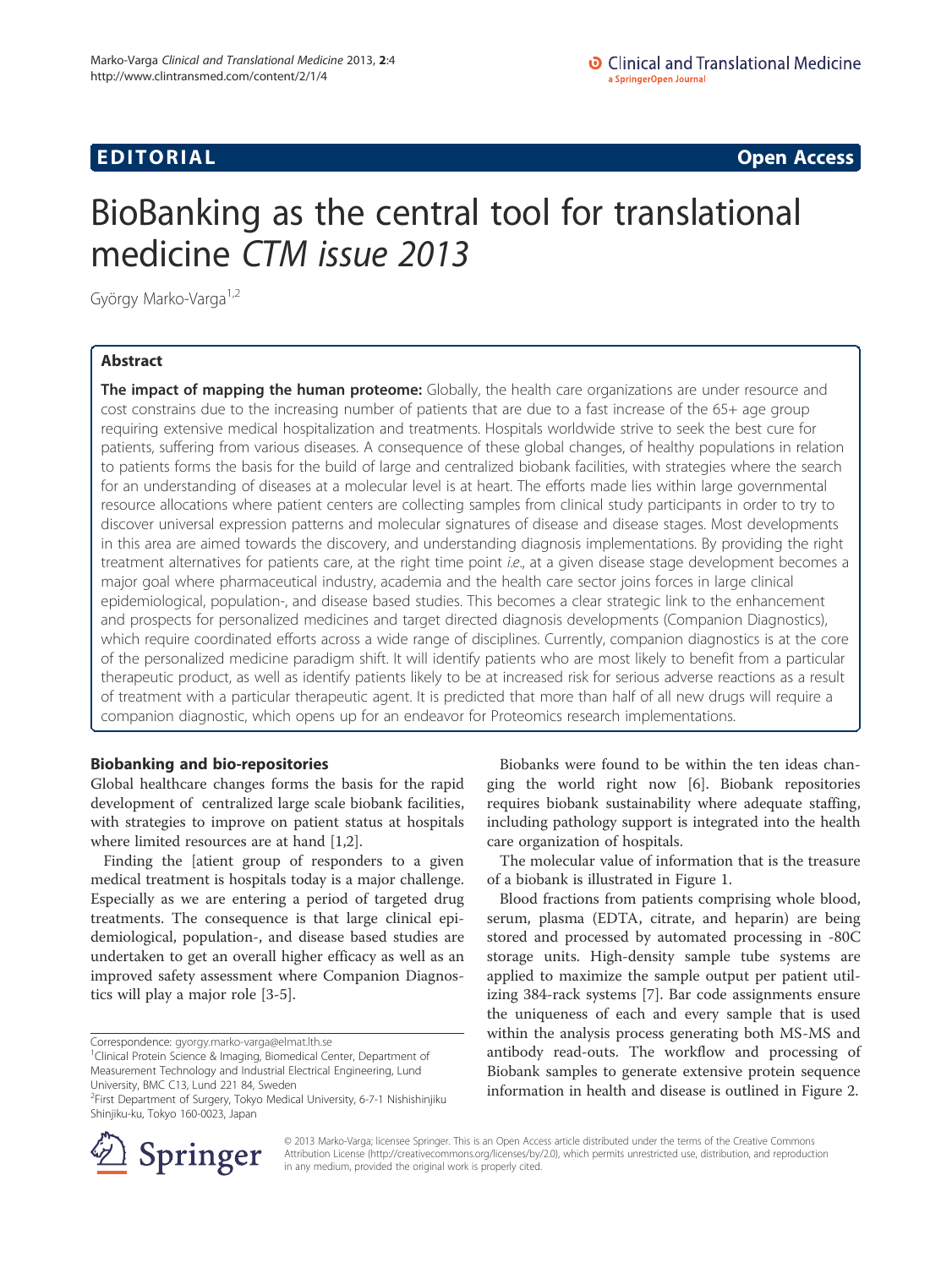

The current status of healthcare requests and demands can be summarized by that currently more than 7,000 rare diseases affect human mankind and less than 200 have available pharmacotherapy [8].

Considering an estimated number of 20,300 proteins within the Human Proteome, coded by the genome, will increase and reach into several million proteins after

cellular processing, the key protein targets to be considered is a real challenge. Thus, the C-HPP consortia deliveries over the next coming years will be instrumental in these development programs.

These difficult healthcare issues will entail large number of biobank samples with ample statistical power. Worldwide biobank archives will need to work together

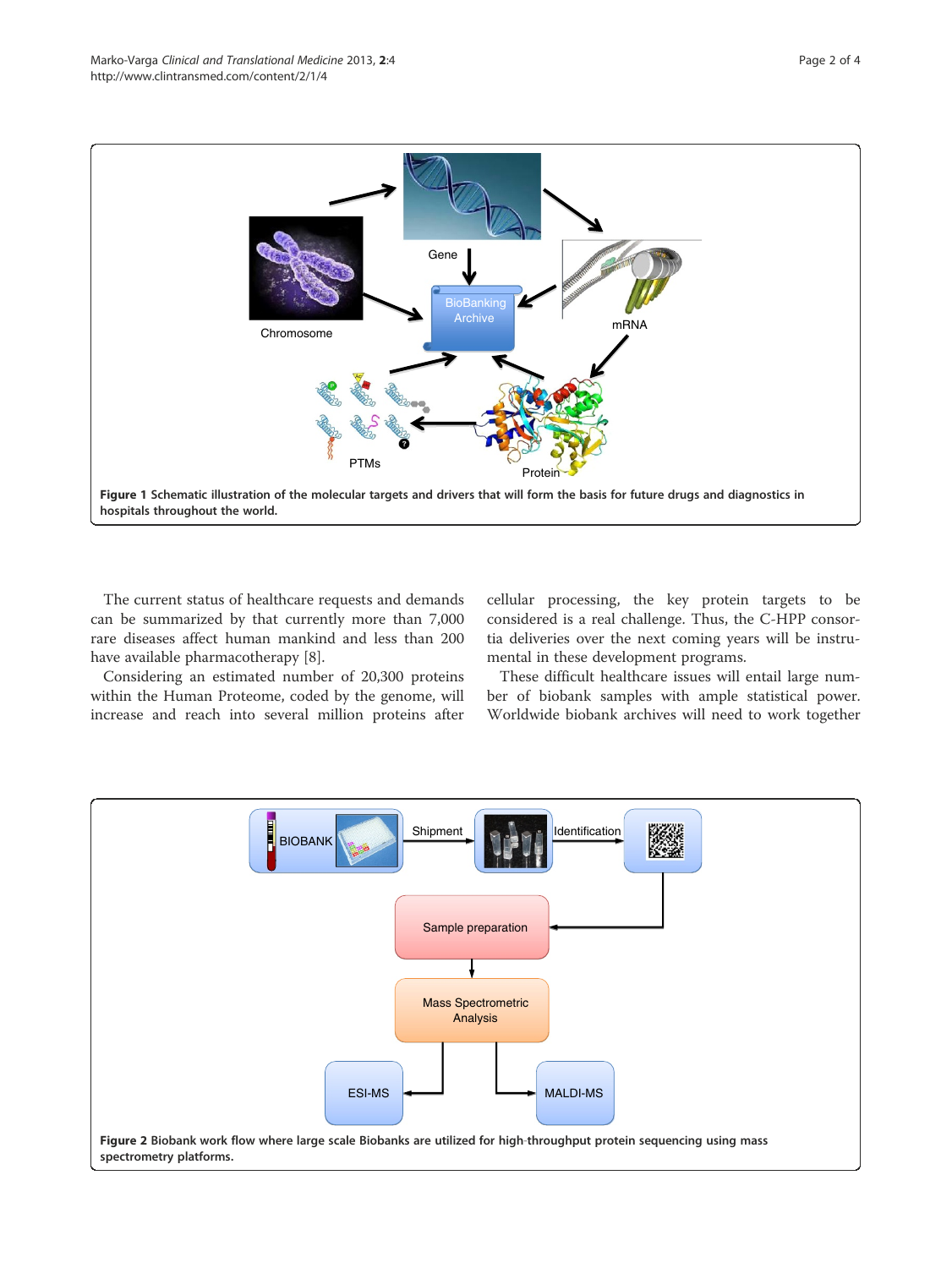and exploit these cohort sample assets in order to generate value in future science milestones that will transform value to the patient.

Biobanks of human patient samples tissues and blood fractions are increasingly recognized as major assets in disease research [9,10]. These new sample archives are built within both academic, commercial health care, the drug development industry, as well as within the government regulating agencies.

Biobank samples are increasingly used as a major resource for scientists to access unique patient samples for medical research and patient treatments. Many studies within clinical proteomics utilize stored samples contained in biobanks to measure specific protein expressions. For Biobank samples stored in either −20°C or −80°C (the preferable temperature), there is still today a debate on how to reach a consensus on how best to provide:

- Sampling procedures and protocols
- Management and storage conditions
- Specific sample and Data assignments to sample tubes linked to the barcode identifier
- LIMS and IT/IS solutions allowing sample tracking ability

All these efforts are performed in order to reach goals where these efforts are turned into value for the patient. Standardizations of quality control of samples being processed for storage as well as retrieval of stored samples are important goals in order to support the development of both drug targets as well as diagnostic tools such as biomarkers.

Currently the highest unmet need in modern healthcare is the monitoring and prediction of response to treatment. The optimization of drug treatment that easily can be adjusted for by scheduling the dosing, discontinuing, the drug treatment, and thereby optimize and improve on the safety and/or efficacy of a targeted drug treatment [11,12]. Consequently, the status today is that the lack of available high quality sample collections with a wide range of disease cohorts currently is a rate-limiting step for drug development, medical research and novel diagnostics.

Ultimately, the C-HPP global project initiative will aid by increasing the awareness within the proteomics community regarding the basic concepts of clinical samples. Understanding and standardizing the qualitative requirements of clinical samples in order to generate protein analysis data that can be globally shared and used for future developments within our society will also form the basis for improving on the data quality of proteomic studies. Currently, the attritions of drugs are 51% due to efficacy, and 20% for safety, in relation to as low as 1% due to pharmacokinetic properties [11]. This means that the drug development processes that include drug design and synthesis followed by physicochemical property optimization of drugs, is currently the strong part of pharma pipeline strategy. Consequently, it is imperative to understand the role of drugs and what they do in patients. Areas such as:

- The disease link
- The link of Mode of drug action to the patho-physiology
- Disease mechanisms that relates to molecular pathways
- Genetics and selected Protein targets with high drug affinities

That needs to be aligned with the:

- Patient Stratification selecting the right phenotype (s)
- Potential responders within the patient cohort
- Individual risk assessments

The targeted Personalized Medicine developments ultimately will need to align with the increasing safety demands that are key for preventive medicine and early treatment. Another challenge for new drug developments, where the C-HPP deliveries can play a role are disease phases and complex patho-physiology that needs to be understood for any given treatment.

#### **Conclusions**

Translating basic science to discover new and better treatments is an enormous challenge where the understanding of protein function(s), both as targets as well as biomarkers will bring great value in the near future to come. This includes the missing proteins (currently about 30% of the human proteome) that have not yet been identified on a protein level but predicted from DNA, or identified as transcripts. Another area where the C-HPP will have an important role to play is within the area of the future healthcare with drug and diagnostic developments for novel treatments of complex diseases. The future direction envisions that large studies will be accompanied by, biological-, and molecularinformation and corresponding material from large numbers of patients and healthy persons, where the protein data from large biobank archives will play a mandatory role. Accordingly, there is a call for further develop value and treasure that biobanking holds with a global approval on the quality, standardization and the organization of modern units being developed for future use. There are also demands and expectations from national agencies on quality for a successful usage of biobank materials, particularly in the area of novel drug developed with accompanying diagnostics introduced into the hospitals.